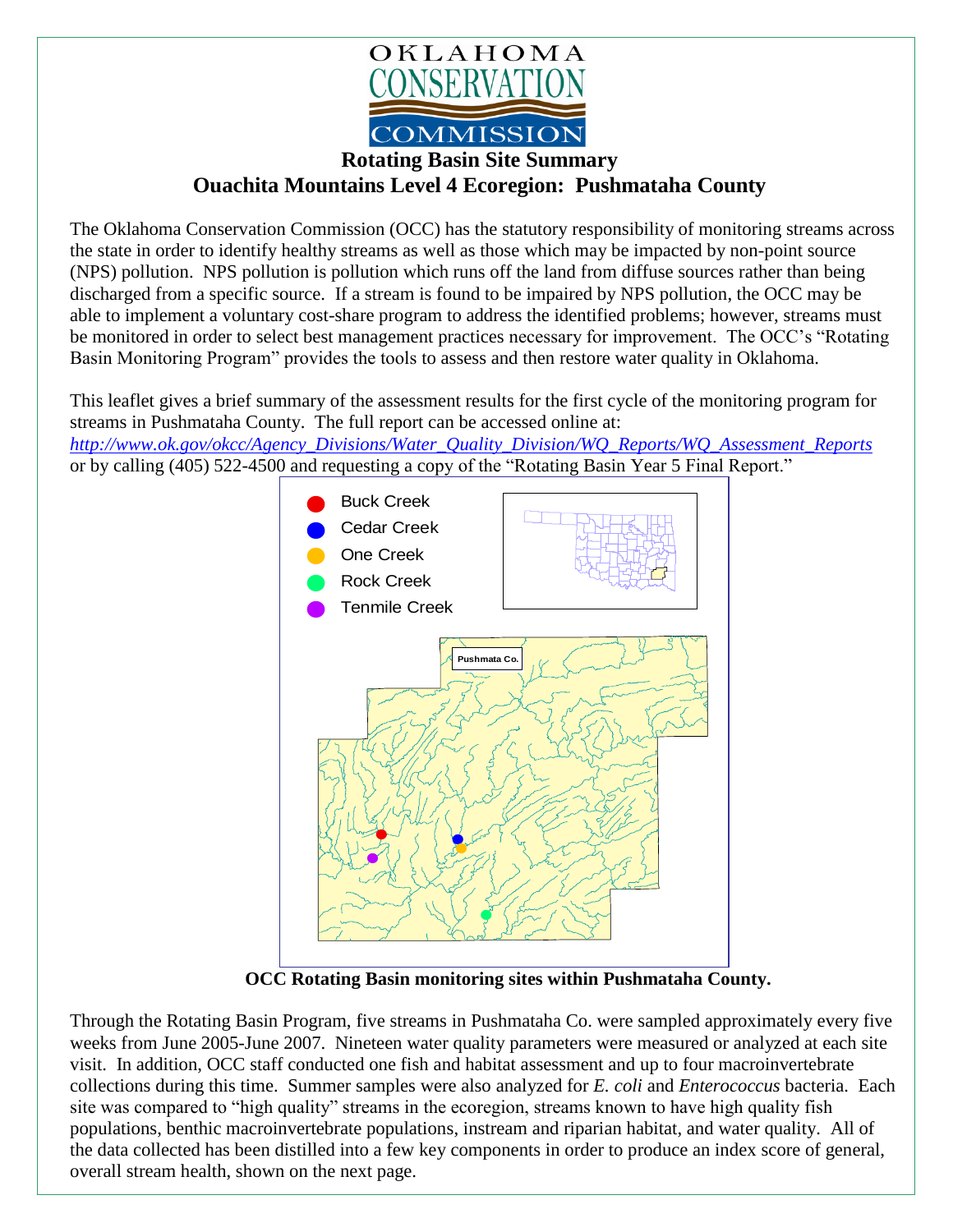**Summary of general stream health as determined by comparison to high quality streams in the Ouachita Mountains ecoregion and by assessment using Oklahoma State Water Quality Standards†.**

| moderate<br>good<br>poor                              | <b>Good</b>                  |                     | <b>Moderate</b>             |                                |                             |
|-------------------------------------------------------|------------------------------|---------------------|-----------------------------|--------------------------------|-----------------------------|
|                                                       | <b>Cedar</b><br><b>Creek</b> | One<br><b>Creek</b> | <b>Buck</b><br><b>Creek</b> | <b>Tenmile</b><br><b>Creek</b> | <b>Rock</b><br><b>Creek</b> |
| <b>Overall Stream Health</b>                          | 47                           | 47                  | 43                          | 39                             | 39                          |
| Phosphorus                                            | 5                            | 5                   | 5                           | 5                              | $5\overline{)}$             |
| Nitrogen                                              | $5\overline{)}$              | 5                   | 5                           | 5                              | 5 <sup>5</sup>              |
| Ammonia                                               | $\overline{5}$               | 5                   | 5                           | 5                              | 5 <sup>5</sup>              |
| Dissolved Oxygen                                      | $1*$                         | $1*$                | 5                           | $1*$                           | $1*$                        |
| pH                                                    | $\overline{5}$               | $\overline{5}$      | 5                           | $-5$                           | 5 <sup>5</sup>              |
| Turbidity                                             | 5                            | $\overline{5}$      | 5                           | 5                              | 5 <sup>5</sup>              |
| Salts (chloride, sulfate, TDS)                        | $5\overline{)}$              | $\overline{5}$      | 5                           | 5                              | 5 <sup>5</sup>              |
| Fish                                                  | $\overline{5}$               | $\overline{5}$      | 5                           | 5                              | $5\overline{)}$             |
| Macroinvertebrates                                    | $5\overline{)}$              | $\overline{5}$      | 5                           | 5                              | $5\overline{)}$             |
| Instream/Riparian Habitat                             | 3                            | $\overline{3}$      | $\overline{3}$              | 5                              | $\overline{3}$              |
| Bacteria                                              | 3                            | $\overline{3}$      | $-5$                        | 3                              | $-5$                        |
| Scale of 1-5 with 5 being the best                    |                              |                     |                             |                                |                             |
| KEY:<br>1=significantly lower than high quality sites |                              |                     |                             |                                |                             |
| 3 not as good as high quality sites but not impaired  |                              |                     |                             |                                |                             |

3=not as good as high quality sites but not impaired

5=equal to or better than high quality sites in the area

-5=impaired by state standards

**Cedar Creek (OK410300-03-0020M):** This stream is not impaired and is comparable to the high quality streams in the ecoregion with the exception of the instream/riparian habitat which was lower is quality, and the bacteria levels, which were slightly elevated.

**One Creek (OK410300-03-0060F):** This stream has good values for all parameters except the instream/riparian habitat and bacteria.

Buck Creek (OK410300-03-0420C): This stream is on the state's 303(d) list<sup>†</sup> as impaired for high levels of bacteria. All other values are comparable to high quality sites for the ecoregion with the exception of instream/riparian habitat, which was slightly poorer quality.

**Tenmile Creek (OK410300-03-0270C):** This stream is on the state's 303(d) list<sup>†</sup> as impaired for pH. All other values were good except the slightly elevated bacteria levels.

**Rock Creek (OK410300-02-0190G):** This stream is on the state's 303(d) list† as impaired for high levels of bacteria. The instream/riparian habitat was slightly lower quality than the high quality sites in the ecoregion. All other values were comparable to the high quality sites.

*† The use of Oklahoma Water Quality Standards to assess streams and the 2008 results are described in the DEQ's 2008 Integrated Report, accessible online at http://www.deq.state.ok.us/wqdnew/305b\_303d/2008\_integrated\_report\_entire\_document.pdf*

*\* This site may be listed as impaired by state standards, but ongoing research indicates that low dissolved oxygen levels occur naturally in this part of the state*